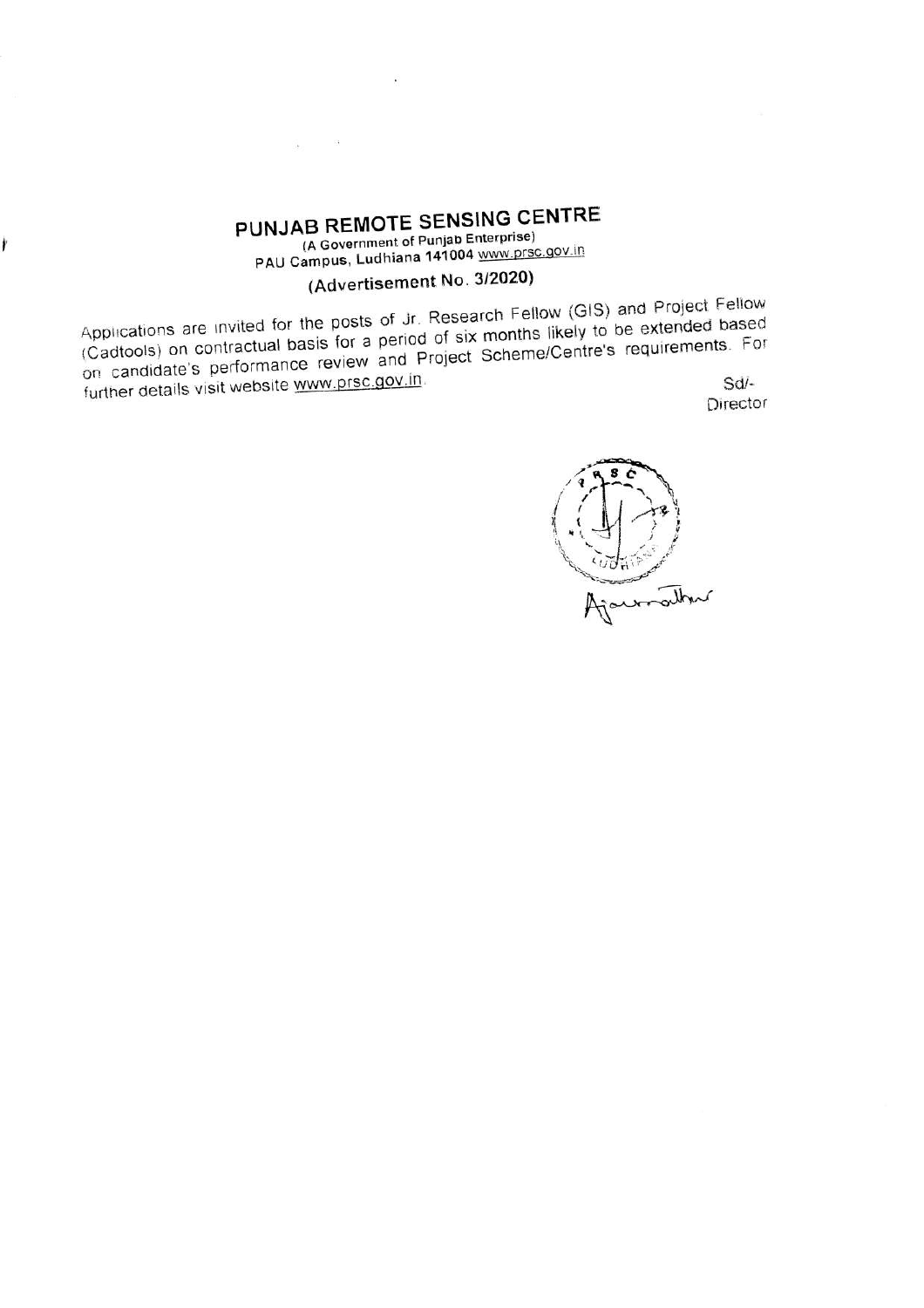#### PUNJAB REMOTE SENSING CENTRE

(A Government of Punjab Enterprise)

PAU Campus, Ludhiana 141004 www.prsc.gov.in

#### (Advertisement No. 3/2020 - DT.09.10.2020)

Applications are invited from Indian young dynamic eligible candidate who has passion for innovation and work with contemporary technologies such as application of Space and Geospatial and development of ICT tools for the welfare of people of state. Selection by short listing of candidates and through Written test and/or interview purely on contractual basis for the posts of Jr. Research Fellow and Project Fellow (as per detailed advertisement) for a period of six months or specified against item/post likely to be extended further based on candidate's satisfactory performance review and Project Scheme/Centres requirements. The selected candidates shall be posted at any locations (Ludhiana, Chandigarh, SAS Nagar (Mohali) and anywhere in Puniab) as per the requirements. The shortlisted candidate will be informed by email and mobile as given in the applications before written test. However, PRSC cannot take any responsibility in case either of it may be non reachable or contactable for any reason. The candidates may choose to check with the office in this regard if he/she may not receive information. The recruitments are as under:-

| Name of Post(s)<br>Number<br>of post(s)                                                                          |                                                             | Qualifications                                                                                                                                                                                                                                                                                                                                                                                                               | 1.Date of submission<br>of online application<br>2. Date and Day of<br>Online interview |
|------------------------------------------------------------------------------------------------------------------|-------------------------------------------------------------|------------------------------------------------------------------------------------------------------------------------------------------------------------------------------------------------------------------------------------------------------------------------------------------------------------------------------------------------------------------------------------------------------------------------------|-----------------------------------------------------------------------------------------|
|                                                                                                                  | LAND RESOURCE UTILITIES AND INFRASTRUCTURE (LRU&I) DIVISION |                                                                                                                                                                                                                                                                                                                                                                                                                              |                                                                                         |
| Jr. Research<br><b>Fellow</b> Salary<br>:Rs. 25,000/- per<br>month including all<br>allowances<br>(consolidated) | Ten<br>(10)                                                 | <b>Essential</b><br>Master's<br>Sensing/GIS/<br>degree in<br>Remote<br>Geoinformatics OR Master's degree in relevant<br>subject or equivalent with PG Diploma in RS & GIS<br>from recognized and reputed institution/university<br>Subjects: Urban<br>(Relevant<br>Planning/Civil<br>Engineering/<br>Architecture/Geography/Earth Sciences<br>Desirable: Good Knowledge of GIS and related<br>application software and tools | 1 18 10 2020<br>2 22 10 2020<br>(Thursday)                                              |
| Project Fellow at<br>a Salary<br>Rs.12.000/-<br>Per month<br>including all<br>allowances<br>(consolidated).      | Ten<br>(10)                                                 | <b>Minimum Qualifications</b><br>Engineering Diploma in Draftsmanship/Civil/<br>Mechanical/Computer/Survey with knowledge in<br>computer and drafting tools with 6 months or more<br>experience.<br>The candidate with less than 6 months relevant<br>experience will be paid fixed salary of Rs.10,000/-<br>per month (consolidated).<br>Desirable: Good Knowledge of Autocad Software                                      | 1 18.10.2020<br>2.23 10.2020<br>(Friday)                                                |

NOTE: "Equivalent" means "Engineering/Technology Graduate" with one year experience in relevant field (Computer Science, CSE IT enabled technologies and related disciplines; Remote Sensing & GIS applications).

#### Mode of submission of applications: Online.

Click on following link to apply for the post(s) given in the Advertisement No. 3/2020 https://gis-prsc.punjab.gov.in/recruitment

The desirous candidates may apply using link shared above by filling complete details in the online application form and submitting scanned copies of required certificates,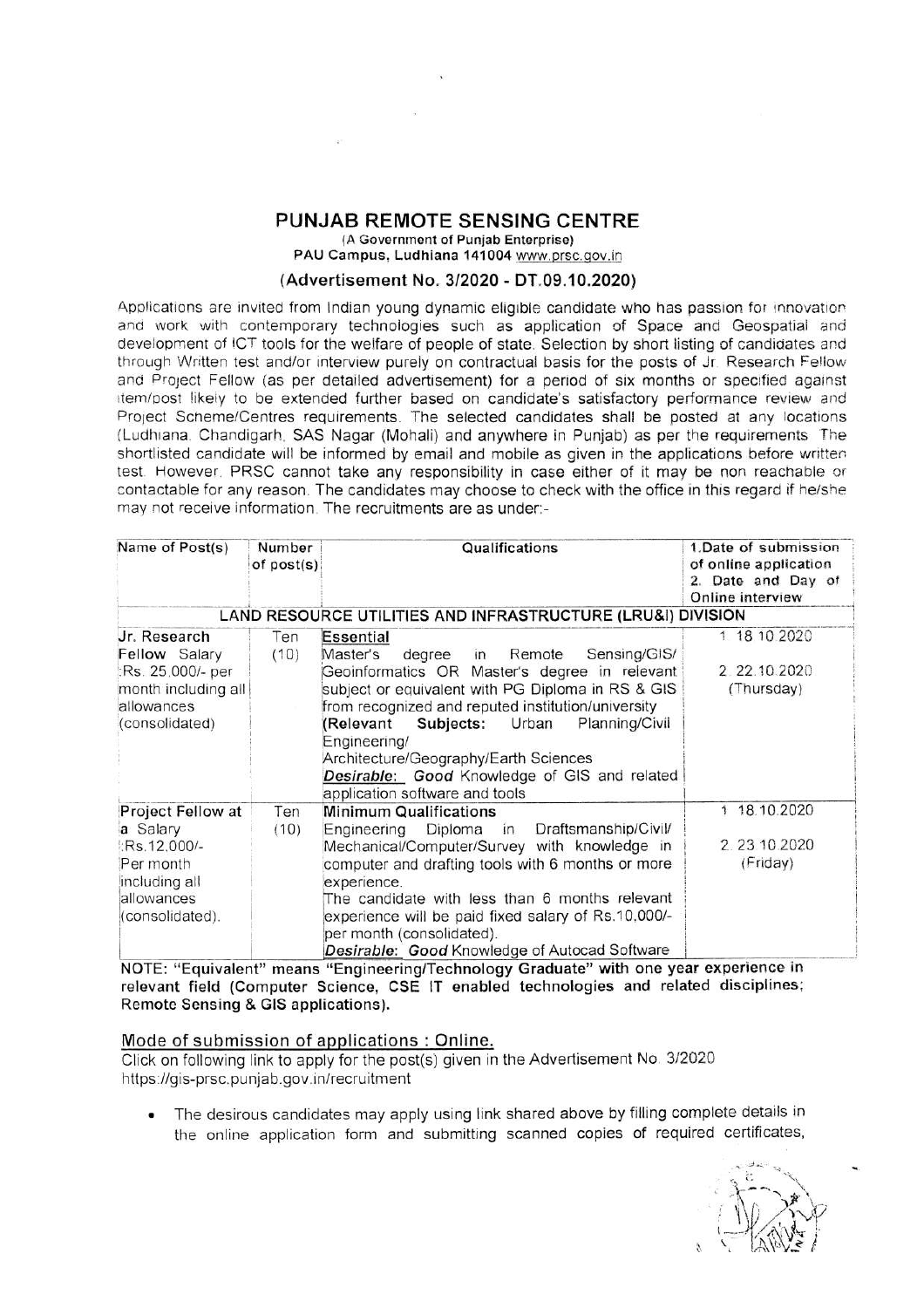supporting documents in response to qualifications, testimonials and experience can be uploaded online

ork.

- Scanned copies of the required certificates and documents shall be legible, if not so, the application is likely to be rejected.
- . It is mandatory for all candidates to deposit a non refundable fee Rs.800/- for Jr. Research Fellow (JRF), Rs.500/- for Project Fellow by online transfer in the following bank account on or before the date of online submission of the application

| <b>Account Name</b>     |     | Director, Punjab Remote Sensing Centre |
|-------------------------|-----|----------------------------------------|
| Name of Bank            |     | State Bank of India                    |
| Name of Branch          | -25 | PAU Campus, Ludhiana                   |
| Saving Bank Account No. |     | 32430207442                            |
| <b>IFSC Code</b>        |     | SBIN0001482                            |

- The details of online payment will have to be updated in the application form submitted online on or before October 18<sup>th</sup>, 2020 to be eligible for selection process.
- · Shortlisted eligible candidates shall be intimated for appearing online written test/interview by October 21<sup>st</sup>, 2020.

Note: The incomplete applications in any respect shall be rejected and decision of Director, Punjab Remote Sensing Centre, Ludhiana shall be final in this regard.

Age limit: Not more than 37 years on the last date of submission of application.

Candidate having more experience and qualifications in relevant field and meeting all criteria as prescribed against each post shall be given weightage.

Candidates are advised to visit our Website/Facebook Page for any updates/information or change of selection dates in special circumstances as may be arising.

Canvassing in any form will lead to summarily rejection of candidature and blacklisting of candidates.

PRSC reserve the right to fill or partially fill or not to fill or may increase or decrease the number(s) of the above positions. In all cases decision of Director, PRSC, is that and binding.

Director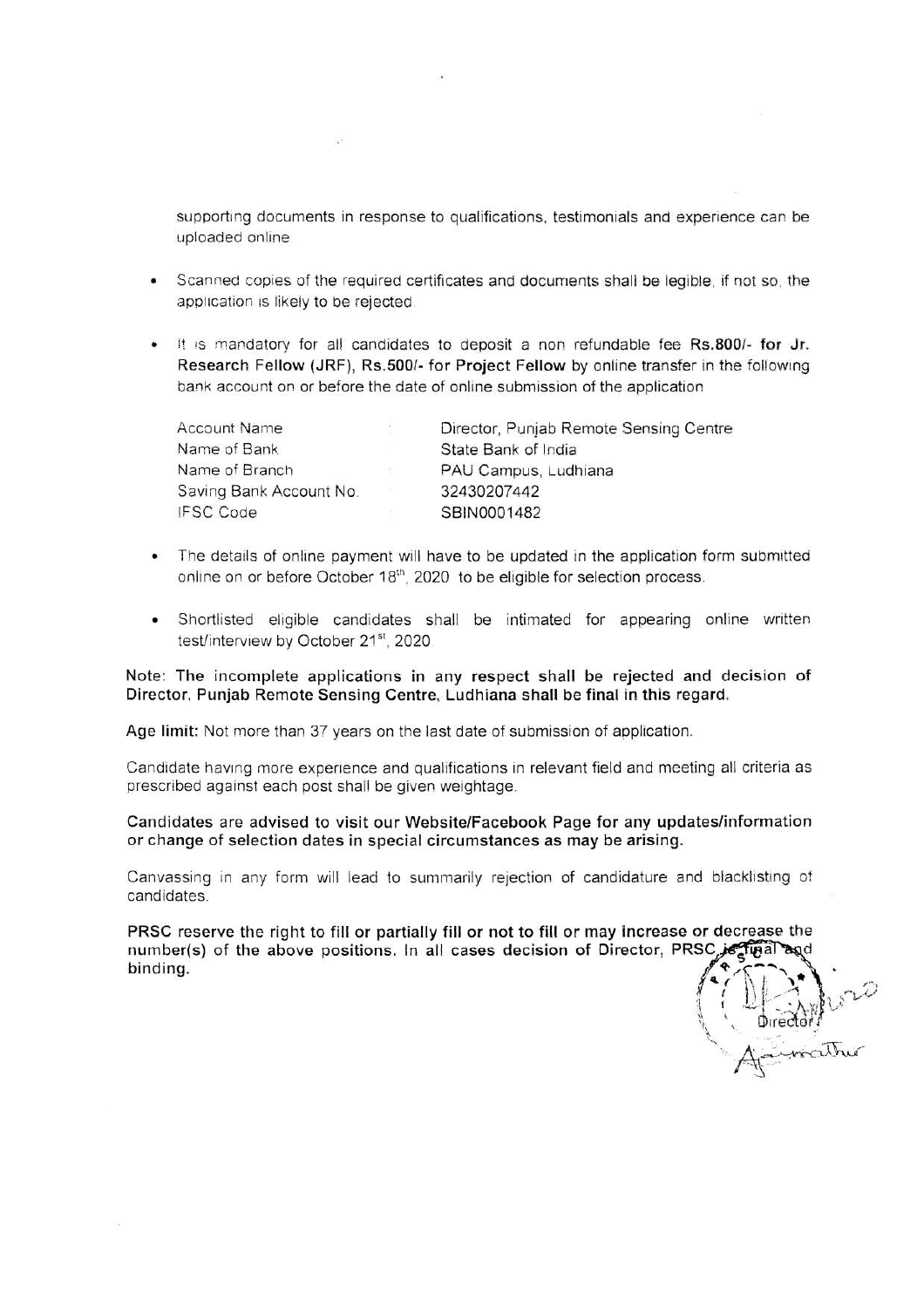## **PUNJAB REMOTE SENSING CENTRE**

**(A Govt. of Punjab Enterprise)**

**PAU Campus, LUDHIANA- 141004**

**Website : www.prsc.gov.in**

RECENT PASSPORT SIZE PHOTO

# **APPLICATION FORM FOR CONTRACTUAL APPOINTMENT IN A PROJECT**

|                | 1. Post Applied For                                                                       |            |                                                                                                                        |
|----------------|-------------------------------------------------------------------------------------------|------------|------------------------------------------------------------------------------------------------------------------------|
| 2.             | Advertisement No. & Date                                                                  |            | <u> 1980 - Johann Barn, mars ann an t-Amhain ann an t-Amhain an t-Amhain an t-Amhain an t-Amhain an t-Amhain an t-</u> |
| 3.             | <b>Division</b>                                                                           |            |                                                                                                                        |
| 4.             | Name in Full<br>(In Capital Letters & Underline the Surname)                              |            | <u> 1989 - Johann Barbara, martxa al III-lea (h. 1989).</u>                                                            |
| 5.             | Name of Father/Mother/Husband                                                             |            |                                                                                                                        |
| 6.             | <b>Address for Correspondence</b>                                                         |            | <u> 1989 - Johann John Stein, markin fan it ferstjer fan it ferstjer fan it ferstjer fan it ferstjer fan it fers</u>   |
|                |                                                                                           |            |                                                                                                                        |
|                |                                                                                           |            |                                                                                                                        |
|                |                                                                                           |            | <b>Pinaming Communications</b>                                                                                         |
| 7 <sub>1</sub> | Email ID                                                                                  |            |                                                                                                                        |
| 8.             | <b>Mobile Number</b>                                                                      |            |                                                                                                                        |
| 9.             | Date of Birth                                                                             |            |                                                                                                                        |
|                | (Whether age relaxation claimed as<br>per advertisement, if yes, Attach Proof)            | <b>YES</b> | <b>NO</b>                                                                                                              |
|                | 10. Nationality                                                                           |            |                                                                                                                        |
|                | 11. Whether SC / ST / OBC /<br>Physically Handicapped (If Yes, Kindly Attach Certificate) | <b>YES</b> | <b>NO</b>                                                                                                              |
|                | 12. Married / Single                                                                      |            | 13. Male/Female_                                                                                                       |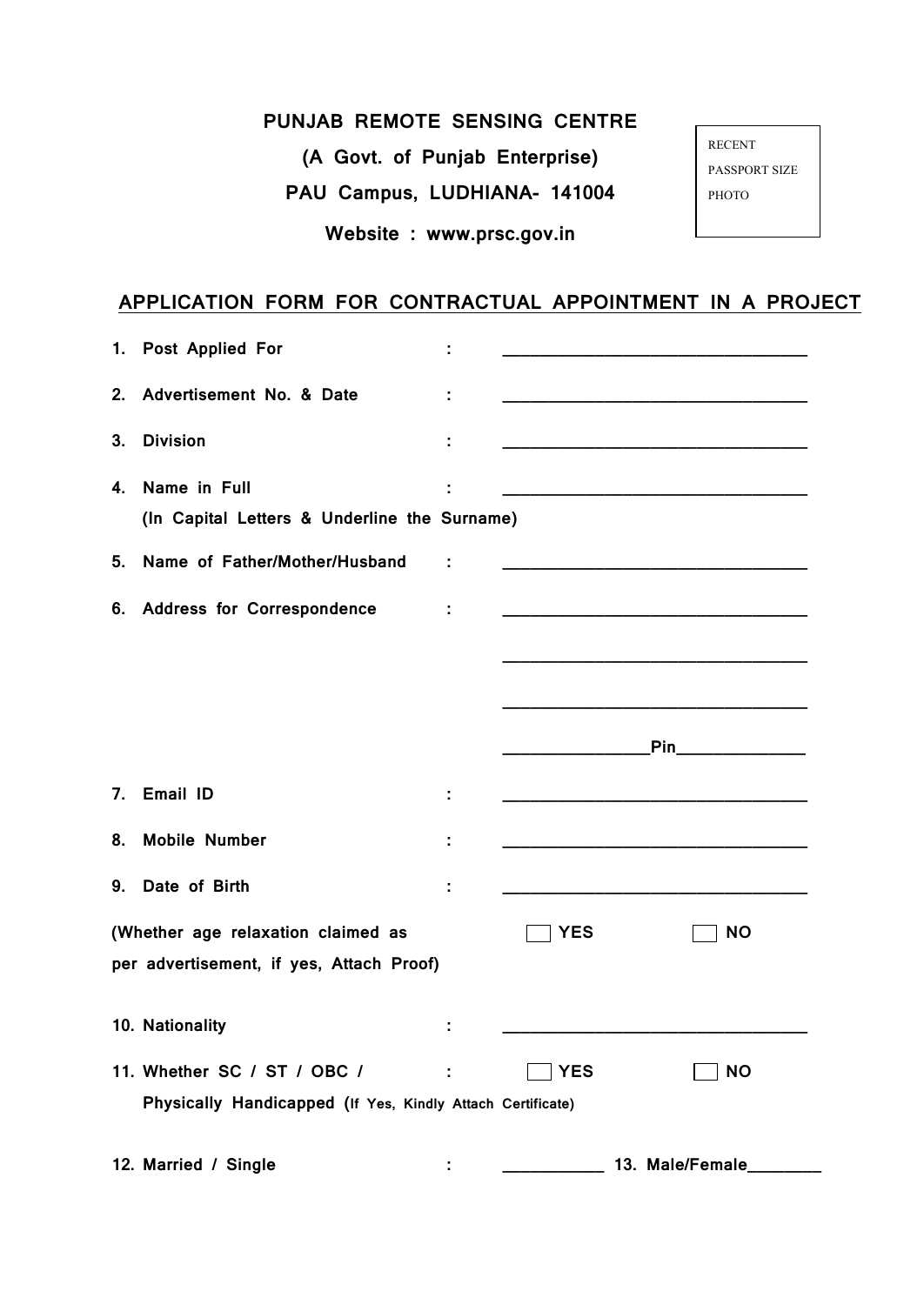### **14. Educational Qualifications (Starting from 10th):-**

| Certificate/Degree | Board / College /      | Year of | Percentage | <b>Division</b> | <b>Certificate</b> |
|--------------------|------------------------|---------|------------|-----------------|--------------------|
|                    | University / Institute | Passing | of Marks*  |                 | Attached (Y/N)     |
|                    |                        |         |            |                 |                    |
|                    |                        |         |            |                 |                    |
|                    |                        |         |            |                 |                    |
|                    |                        |         |            |                 |                    |
|                    |                        |         |            |                 |                    |
|                    |                        |         |            |                 |                    |

**\*Conversion formula for CGPA / OGPA to percentage must be given where marks in percentage are not given.**

### **15. Doctoral/Post-Doctoral Qualifications:-**

| <b>Degree</b> | College /         | Year of | Percentage | <b>Division</b> | <b>Degree</b> | Degree /                  |
|---------------|-------------------|---------|------------|-----------------|---------------|---------------------------|
|               | <b>University</b> | Passing | of Marks   |                 | Completed     | <b>Provisional Degree</b> |
|               | Institute         |         |            |                 | (Yes/No)      | Attached (Yes/No)         |
| Ph.D.         |                   |         |            |                 |               |                           |
|               |                   |         |            |                 |               |                           |
|               |                   |         |            |                 |               |                           |
|               |                   |         |            |                 |               |                           |

**16. Relevant Professional Experience# (Previous Employment) Related with Post for which Application is being submitted (Additional Sheet may be attached, if required):-**

| Organization | <b>Position</b><br>Held | Date of<br>Joining | Date of<br>Leaving | Total Experience <sup>#</sup> |          | Certificate<br><b>Attached</b> |          |  |
|--------------|-------------------------|--------------------|--------------------|-------------------------------|----------|--------------------------------|----------|--|
|              |                         |                    |                    | Year(s)                       | Month(s) | Day(s)                         | (Yes/No) |  |
|              |                         |                    |                    |                               |          |                                |          |  |
|              |                         |                    |                    |                               |          |                                |          |  |
|              |                         |                    |                    |                               |          |                                |          |  |
|              |                         |                    |                    |                               |          |                                |          |  |
|              |                         |                    |                    |                               |          |                                |          |  |

**# Experience claimed (only related/relevant with the post) MUST be supported with the "Valid Experience Certificate(s)" for eligibility or other evaluation, else, it would not be considered. Kindly note that Appointment Letter(s), Salary Slip(s) and Testimonial(s) shall not be treated as valid supporting documents for claiming experience.**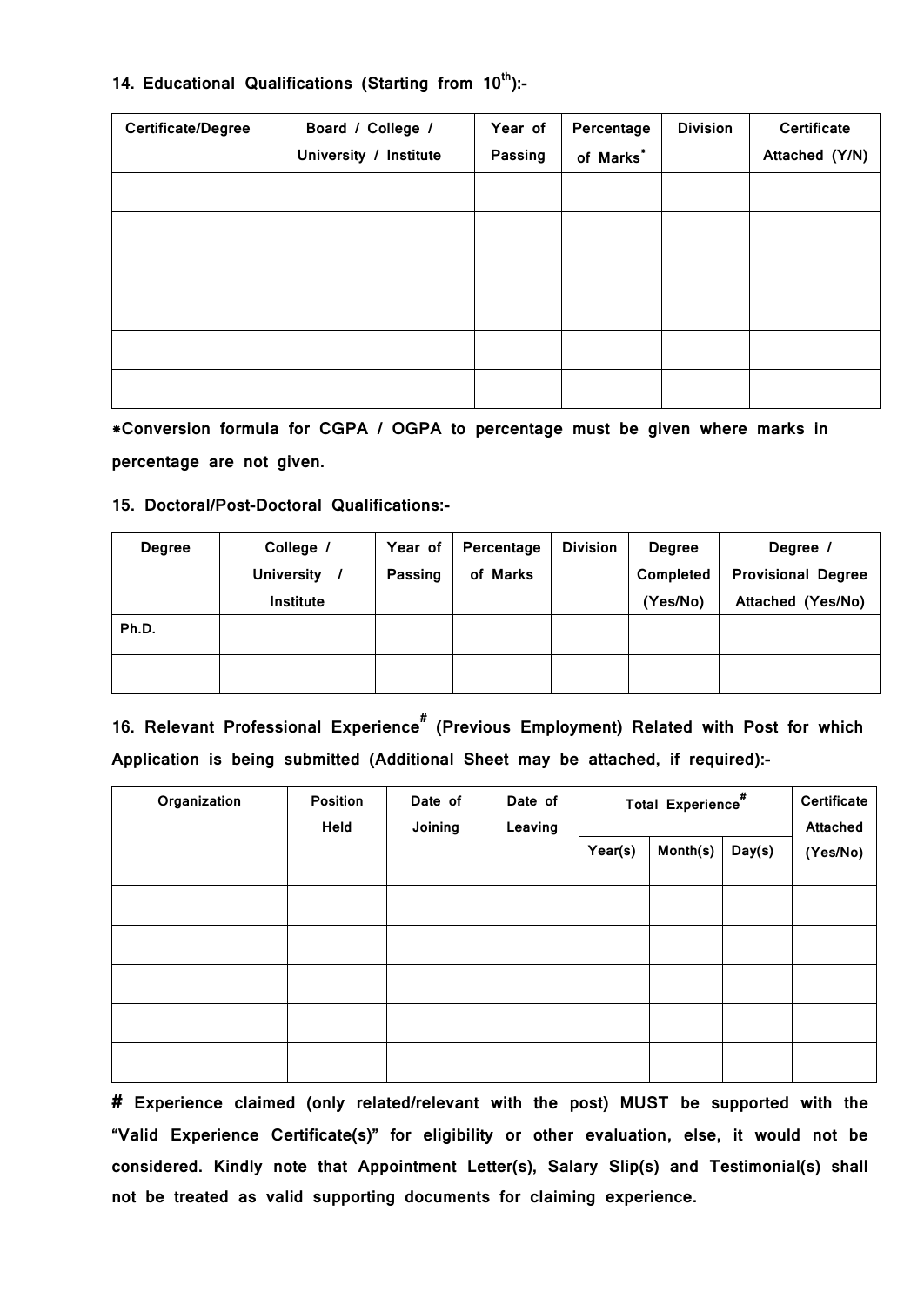|  |  |  |  |  |  |  |  |  |  | 17. How in your opinion do you meet the job requirement as advertised:- |  |  |
|--|--|--|--|--|--|--|--|--|--|-------------------------------------------------------------------------|--|--|
|--|--|--|--|--|--|--|--|--|--|-------------------------------------------------------------------------|--|--|

**\_\_\_\_\_\_\_\_\_\_\_\_\_\_\_\_\_\_\_\_\_\_\_\_\_\_\_\_\_\_\_\_\_\_\_\_\_\_\_\_\_\_\_\_\_\_\_\_\_\_\_\_\_\_\_\_\_\_\_\_\_\_\_\_\_\_\_**

| 18. Any special characteristic that are not mentioned above:-   |  |
|-----------------------------------------------------------------|--|
|                                                                 |  |
| 19. Two References with email address and mobile/phone number:- |  |

| . . | <u></u> |
|-----|---------|
|     |         |
|     |         |
|     |         |

 $\overline{\phantom{a}}$ 

### **DECLARATION**

**I affirm that the information given in this application is true and correct to the best of my knowledge and belief. I also fully understand that if at any stage it is discovered that an attempt has been made by me to willfully conceal or misrepresent the facts, my employment may be terminated along with any other legal action deemed fit under the law.**

| Date: |  |  |  |  |
|-------|--|--|--|--|
|       |  |  |  |  |

 $\blacksquare$ 

**Place:\_\_\_\_\_\_\_\_\_\_\_\_\_\_\_ \_\_\_\_\_\_\_\_\_\_\_\_\_\_\_\_\_\_\_\_\_\_**

**Signature of the Applicant**